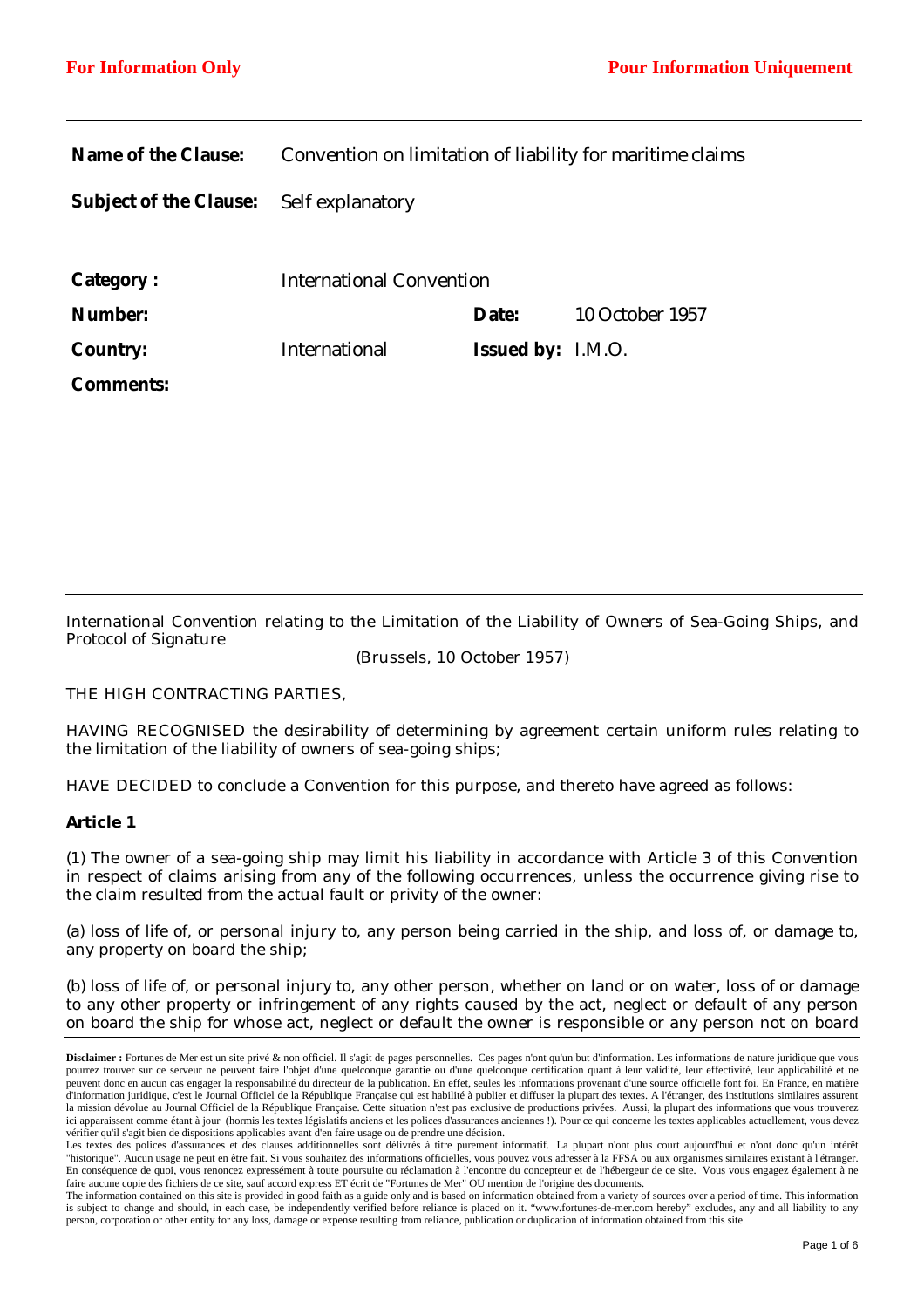the ship for whose act, neglect or default the owner is responsible: Provided however that in regard to the act, neglect or default of this last class of person, the owner shall only be entitled to limit his liability when the act, neglect or default is one which occurs in the navigation or the management of the ship or in the loading, carriage or discharge of its cargo or in the embarkation, carriage or disembarkation of its passengers;

(c) any obligation or liability imposed by any law relating to the removal of wreck and arising from or in connection with the raising, removal or destruction of any ship which is sunk, stranded or abandoned (including anything which may be on board such ship) and any obligation or liability arising out of damage caused to harbour works, basins and navigable waterways.

(2) In the present Convention the expression "personal claims" means claims resulting from loss of life and personal injury; the expression "property claims" means all other claims set out in paragraph 1 of this Article.

(3) An owner shall be entitled to limit his liability in the cases set out in paragraph (1) of this Article even in cases where his liability arises, without proof of negligence on the part of the owner or of persons for whose conduct he is responsible, by reason of his ownership, possession, custody or control of the ship.

(4) Nothing in this Article shall apply:

(a) to claims for salvage or to claims for contribution in general average;

(b) to claims by the Master, by members of the crew, by any servants of the owner on board the ship or by servants of the owner whose duties are connected with the ship, including the claims of their heirs, personal representatives or dependents, if under the law governing the contract of service between the owner and such servants the owner is not entitled to limit his liability in respect of such claims or if he is by such law only permitted to limit his liability to an amount greater than that provided for in Article 3 of this Convention.

(5) If the owner of a ship is entitled to make a claim against a claimant arising out of the same occurrence, their respective claims shall be set off against each other and the provisions of this Convention shall only apply to the balance, if any.

(6) The question upon whom lies the burden of proving whether or not the occurrence giving rise to the claim resulted from the actual fault or privity of the owner shall be determined by the lex fori.

(7) The act of invoking limitation of liability shall not constitute an admission of liability.

# **Article 2**

(1) The limit of liability prescribed by Article 3 of this Convention shall apply to the aggregate of personal claims and property claims which arise on any distinct occasion without regard to any claims which have arisen or may arise on any other distinct occasion.

(2) When the aggregate of the claims which arise on any distinct occasion exceeds the limits of liability provided for by Article 3 the total sum representing such limits of liability may be constituted as one distinct limitation fund.

(3) The fund thus constituted shall be available only for the payment of claims in respect of which limitation of liability can be invoked.

(4) After the fund has been constituted, no claimant against the fund shall be entitled to exercise any right against any other assets of the shipowner in respect of his claim against the fund, if the limitation fund is actually available for the benefit of the claimant.

# **Article 3**

(1) The amounts to which the owner of a ship may limit his liability under Article 1 shall be: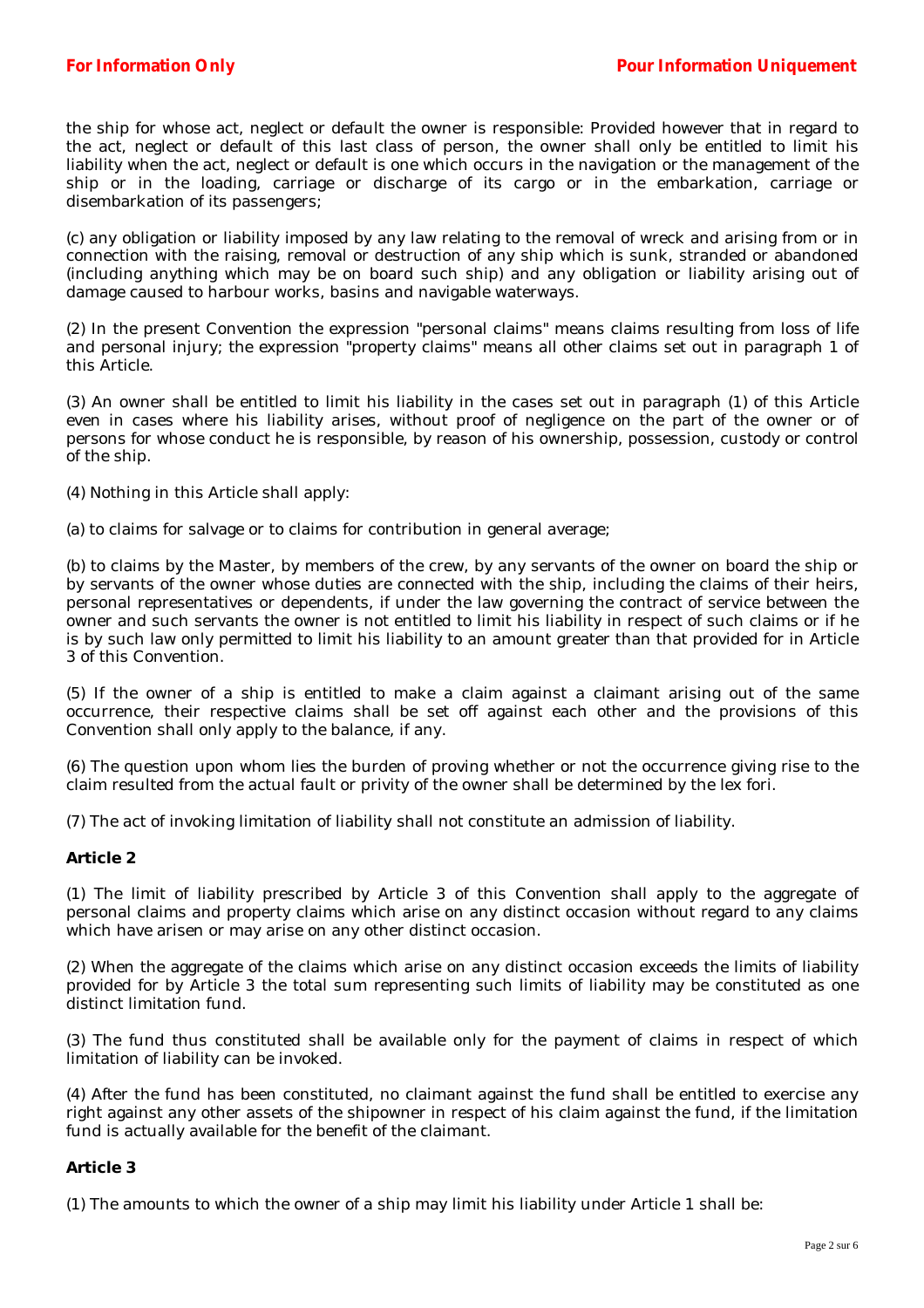(a) where the occurrence has only given rise to property claims an aggregate amount of 1,000 francs for each ton of the ship's tonnage;

(b) where the occurrence has only given rise to personal claims an aggregate amount of 3,100 francs for each ton of the ship's tonnage;

(c) where the occurrence has given rise both to personal claims and property claims an aggregate amount of 3,100 francs for each ton of the ship's tonnage, of which a first portion amounting to 2,100 francs for each ton of the ship's tonnage shall be exclusively appropriated to the payment of personal claims and of which a second portion amounting to 1,000 francs for each ton of the ship's tonnage shall be appropriated to the payment of property claims: Provided however that in cases where the first portion is insufficient to pay the personal claims in full, the unpaid balance of such claims shall rank rateably with the property claims for payment against the second portion of the fund.

(2) In each portion of the limitation fund the distribution among the claimants shall be made in proportion to the amounts of their established claims.

(3) If before the fund is distributed the owner has paid in whole or in part any of the claims set out in Article 1 paragraph (1), he shall pro tanto be placed in the same position in relation to the fund as the claimant whose claim he has paid, but only to the extent that the claimant whose claim he has paid would have had a right of recovery against him under the national law of the State where the fund has been constituted.

(4) Where the shipowner establishes that he may at a later date be compelled to pay in whole or in part any of the claims set out in Article 1 paragraph (1) the Court or other competent authority of the State where the fund has been constituted may order that a sufficient sum shall be provisionally set aside to enable the shipowner at such later date to enforce his claim against the fund in the manner set out in the preceding paragraph.

(5) For the purpose of ascertaining the limit of an owner's liability in accordance with the provisions of this Article the tonnage of a ship of less than 300 tons shall be deemed to be 300 tons.

(6) The franc mentioned in this Article shall be deemed to refer to a unit consisting of sixty five and a half milligrams of gold of millesimal fineness nine hundred. The amounts mentioned in paragraph (1) of this Article shall be converted into the national currency of the State in which limitation is sought on the basis of the value of that currency by reference to the unit defined above at the date on which the shipowner shall have constituted the limitation fund, made the payment or given a guarantee which under the law of that State is equivalent to such payment.

(7) For the purpose of this convention tonnage shall be calculated as follows:

- in the case of steamships or other mechanically propelled ships there shall be taken the net tonnage with the addition of the amount deducted from the gross tonnage on account of engine room space for the purpose of ascertaining the net tonnage;

- in the case of all other ships there shall be taken the net tonnage.

# **Article 4**

Without prejudice to the provisions of Article 3, paragraph (2), of this Convention, the rules relating to the constitution and distribution of the limitation fund, if any, and all rules of procedure shall be governed by the national law of the State in which the fund is constituted.

# **Article 5**

(1) Whenever a shipowner is entitled to limit his liability under this Convention, and the ship or another ship or other property in the same ownership has been arrested within the jurisdiction of a Contracting State or bail or other security has been given to avoid arrest, the Court or other competent authority of such State may order the release of the ship or other property or of the security given if it is established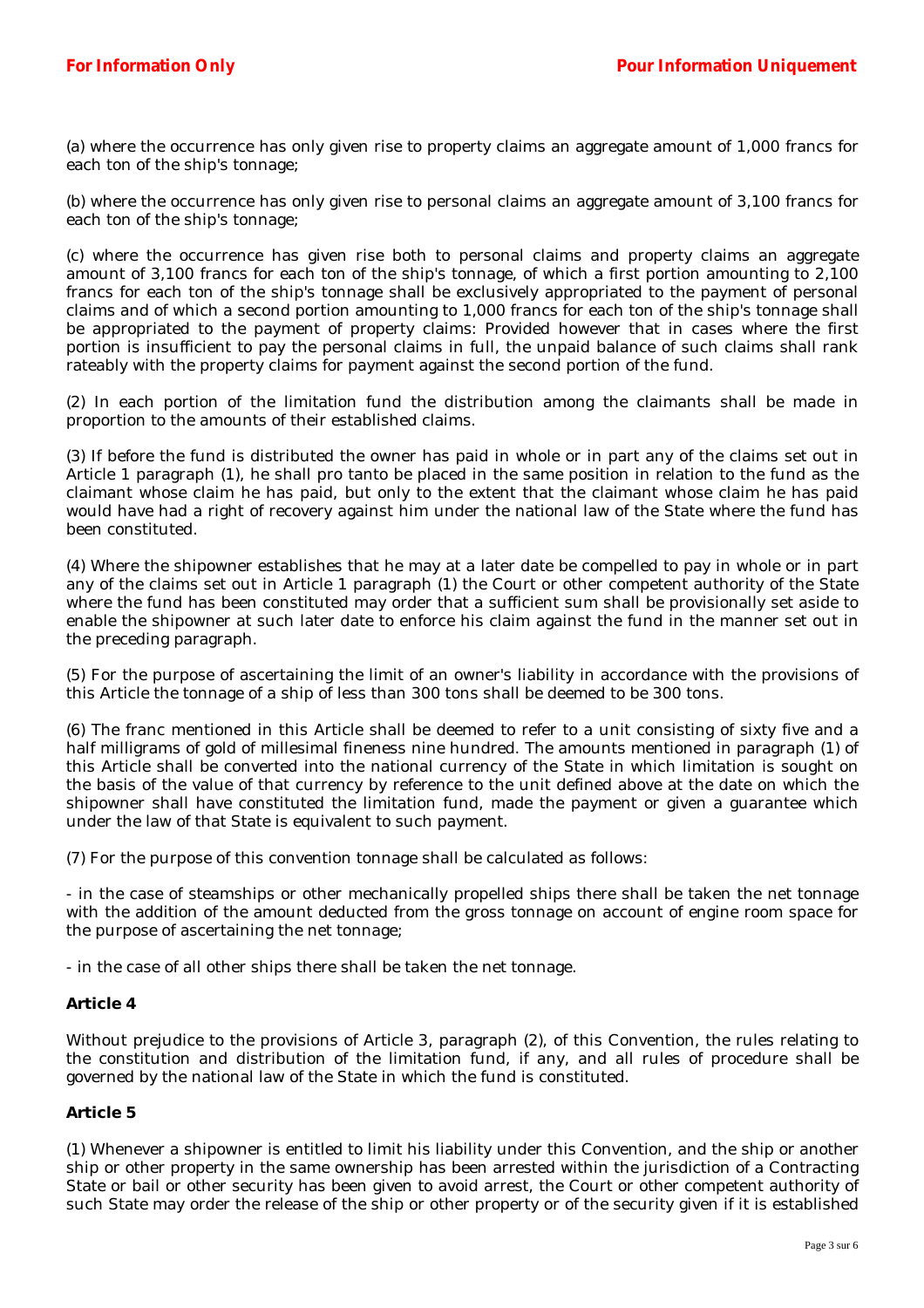that the shipowner has already given satisfactory bail or security in a sum equal to the full limit of his liability under this Convention and that the bail or other security so given is actually available for the benefit of the claimant in accordance with his rights.

(2) Where, in circumstances mentioned in paragraph (1) of this Article, bail or other security has already been given:

(a) at the port where the accident giving rise to the claim occurred;

(b) at the first port of call after the accident if the accident did not occur in a port;

(c) at the port of disembarkation or discharge if the claim is a personal claim or relates to damage to cargo;

the Court or other competent authority shall order the release of the ship or the bail or other security given, subject to the conditions set forth in paragraph (1) of this Article.

(3) The provisions of paragraphs (1) and (2) of this Article shall apply likewise if the bail or other security already given is in a sum less than the full limit of liability under this Convention: Provided that satisfactory bail or other security is given for the balance.

(4) When the shipowner has given bail or other security in a sum equal to the full limit of his liability under this Convention such bail or other security shall be available for the payment of all claims arising on a distinct occasion and in respect of which the shipowner may limit his liability.

(5) Questions of procedure relating to actions brought under the provisions of this Convention and also the time limit within which such actions shall be brought or prosecuted shall be decided in accordance with the national law of the Contracting State in which the action takes place.

### **Article 6**

(1) In this Convention the liability of the shipowner includes the liability of the ship herself.

(2) Subject to paragraph (3) of this Article, the provisions of this Convention shall apply to the charterer, manager and operator of the ship, and to the master, members of the crew and other servants of the owner, charterer, manager or operator acting in the course of their employment, in the same way as they apply to an owner himself: Provided that the total limits of liability of the owner and all such other persons in respect of personal claims and property claims arising on a distinct occasion shall not exceed the amounts determined in accordance with Article 3 of this Convention.

(3) When actions are brought against the master or against members of the crew such persons may limit their liability even if the occurrence which gives rise to the claims resulted from the actual fault or privity of one or more of such persons. If, however, the master or member of the crew is at the same time the owner, co-owner, charterer, manager or operator of the ship the provisions of this paragraph shall only apply where the act, neglect or default in question is an act, neglect or default committed by the person in question in his capacity as master or as member of the crew of the ship.

# **Article 7**

This Convention shall apply whenever the owner of a ship, or any other person having by virtue of the provisions of Article 6 hereof the same rights as an owner of a ship, limits or seeks to limit his liability before the Court of a Contracting State or seeks to procure the release of a ship or other property arrested or the bail or other security given within the jurisdiction of any such State.

Nevertheless, each Contracting State shall have the right to exclude, wholly or partially, from the benefits of this Convention any non-Contracting State, or any person who, at the time when he seeks to limit his liability or to secure the release of a ship or other property arrested or the bail or other security in accordance with the provisions of Article 5 hereof, is not ordinarily resident in a Contracting State, or does not have his principal place of business in a Contracting State, or any ship in respect of which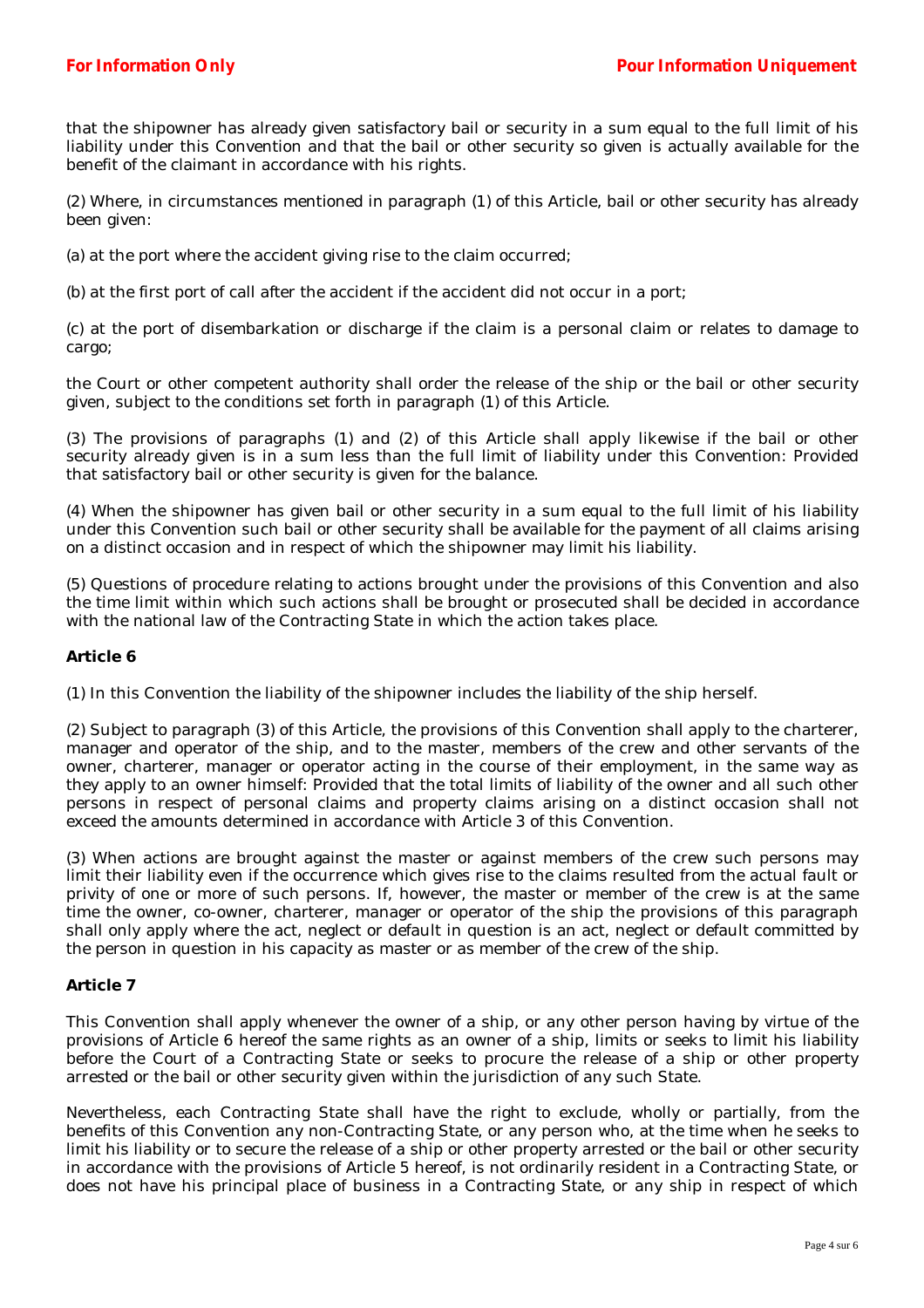limitation of liability or release is sought which does not at the time specified above fly the flag of a Contracting State.

## **Article 8**

Each Contracting State reserves the right to decide what other classes of ship shall be treated in the same manner as sea-going ships for the purposes of this Convention.

## **Article 9**

This Convention shall be open for signature by the States represented at the tenth session of the Diplomatic Conference on Maritime Law.

### **Article 10**

This Convention shall be ratified and the instruments of ratification shall be deposited with the Belgian Government which shall notify through diplomatic channels all signatory and acceding States of their deposits.

# **Article 11**

(1) This Convention shall come into force six months after the date of deposit of at least ten instruments of ratification, of which at least five shall have been deposited by States that have each a tonnage equal or superior to one million gross tons of tonnage.

(2) For each signatory State which ratifies the Convention after the date of deposit of the instrument of ratification determining the coming into force such as is stipulated in paragraph (1) of this Article, this Convention shall come into force six months after the deposit of their instrument of ratification.[4]

### **Article 12**

Any State not represented at the tenth session of the Diplomatic Conference on Maritime Law may accede to this Convention.

The instruments of accession shall be deposited with the Belgian Government which shall inform through diplomatic channels all signatory and acceding States of the deposit of any such instruments.

The Convention shall come into force in respect of the acceding State six months after the date of the deposit of the instrument of accession of that State, but not before the date of entry into force of the Convention as established by Article 11(1).

### **Article 13**

Each High Contracting Party shall have the right to denounce this Convention at any time after the coming into force thereof in respect of such High Contracting Party. Nevertheless, this denunciation shall only take effect one year after the date on which notification thereof has been received by the Belgian Government which shall inform through diplomatic channels all signatory and acceding States of such notification.

### **Article 14**

(1) Any High Contracting Party may at the time of its ratification of or accession to this Convention or at any time thereafter declare by written notification to the Belgian Government that the Convention shall extend to any of the territories for whose international relations it is responsible. The Convention shall six months after the date of the receipt of such notification by the Belgian Government extend to the territories named therein, but not before the date of the coming into force of this Convention in respect of such High Contracting Party.

(2) Any High Contracting Party which has made a declaration under paragraph 1 of this Article extending the Convention to any territory for whose international relations it is responsible may at any